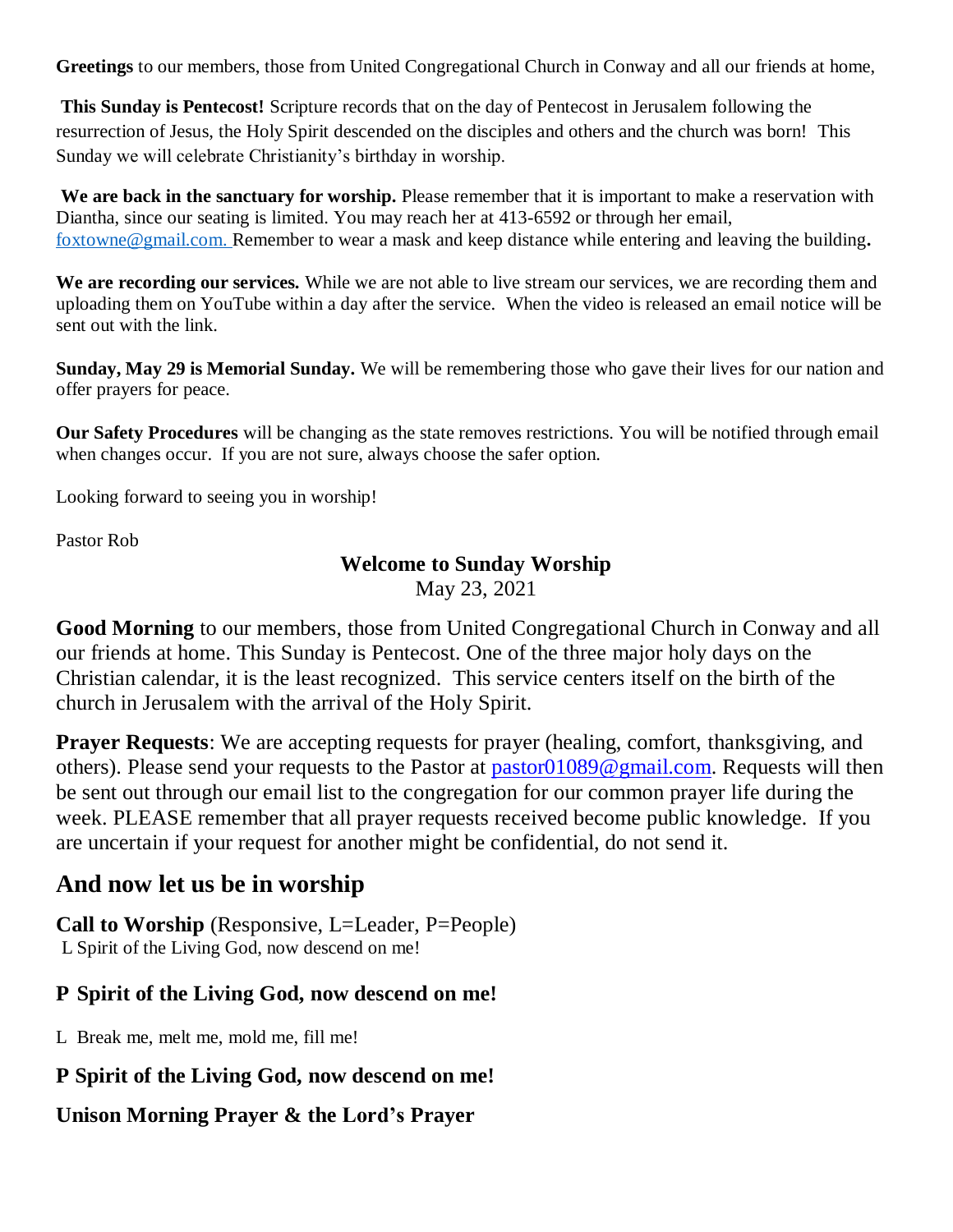**Loving God, you have called us this day to be your hands and feet in this world. Grant us your guidance and your sustenance as we answer. Help us to become people of purpose, people of peace and people of power in Christ. May this day bring to us the gift of your Holy Spirit as we answer your call. For the sake of Christ who taught us to pray saying…***Our Father, who art in heaven, hallowed be thy name. Thy kingdom come, thy will be done, on earth as it is in heaven. Give us this day our daily bread and forgive us our debts as we forgive our debtors. And lead us not into temptation but deliver us from evil. For thine is the kingdom and the power and the glory forever. Amen.*

#### **Prayers of the People**

On this day of Pentecost our morning prayers focus on the gift of the Holy Spirit and our humanity and experience in life. This is a first person prayer, written by Ted Loder titled: *Turn Your Spirit Loose.*

O God, turn your spirit loose now, and me with it, that I may go to where the edge is to face with you the shape of my mortality; the inescapable struggle and loneliness and pain which remind me that I am not god after all, that you have made me with hard limits, limits to my strength, my knowledge, my days. Facing those limits, Lord, grant me grace to live to the limit of being unflinchingly alive, fully alive, of experiencing every fragile, miraculous, bloody, juicy, aching, beautiful ounce of being a human being created in your own image. Of doing my duty, and a little more; of loving the people around me, my friends, and my enemies, of humbling myself to take others seriously and delightedly; of applying my heart to the wisdom of simplicity, the freedom of honesty.

O God, turn your spirit loose here, in this place, and me with it, that I may go where the silence is to face you with the utter mystery of questions without answers, pain without balm, sorrow without comfort, and fears without relief, which hound my days and haunt my sleep. Facing the mystery, Lord, grant me grace to wrestle with it until I name the fears and force them to set me free to move on with whatever limp I'm left with. O God, turn your spirit loose now and me with it so that I may trust, despite the uncertainty, in the cross and in your Kingdom coming, and so, I move on and pray on, with Jesus my friend and redeemer, who taught me to come to you with my prayers. (Personal prayer and meditation) O God, turn your spirit loose now and us with it, that these our prayers may rise to you, and that your spirit may continue to move us ever deeper into the Pentecost of our faith in Jesus Christ. Amen

#### **Scripture Lesson:** Acts 2:1-11

After the reading, you may reflect on this passage.